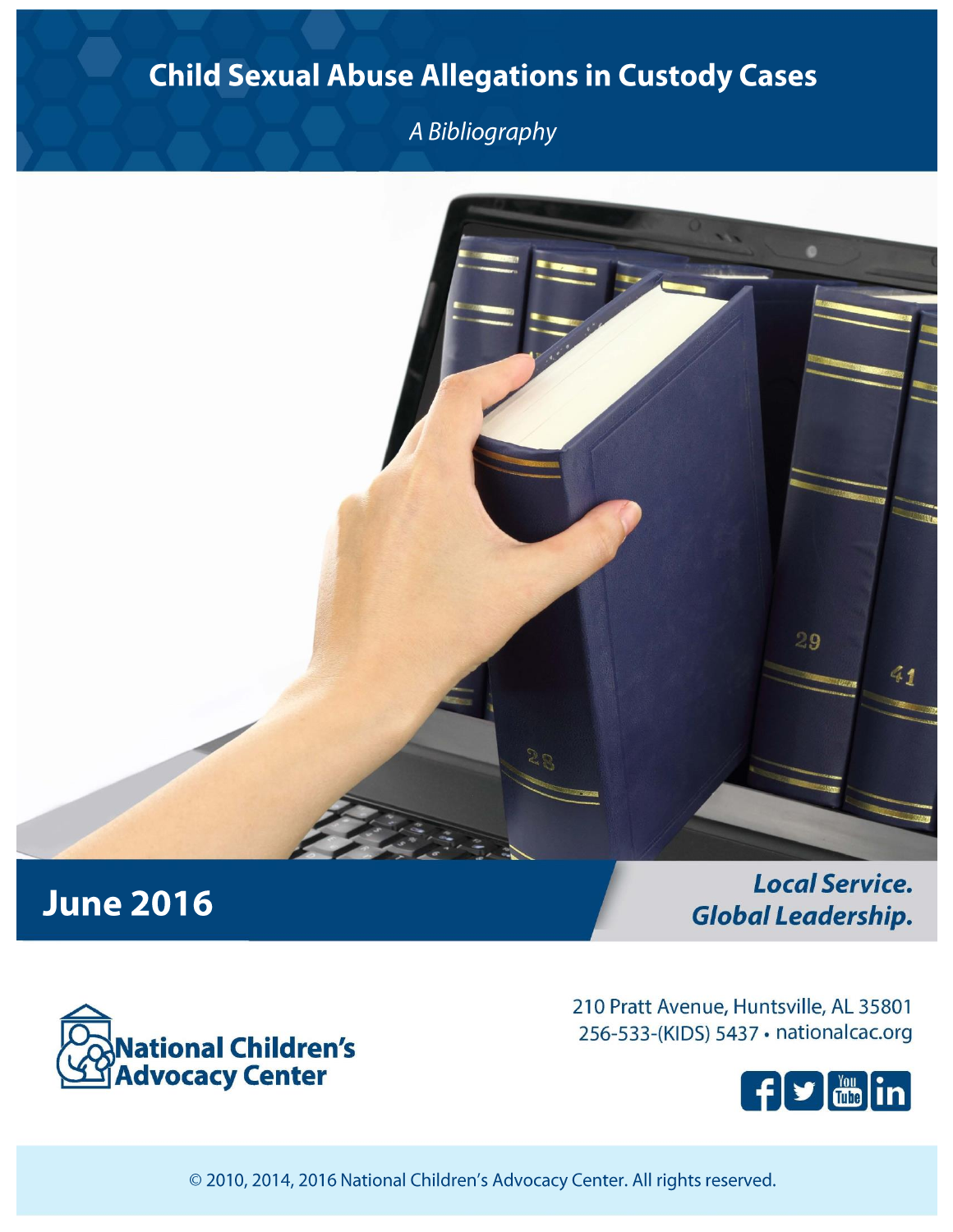© 2010, 2014, 2016 National Children's Advocacy Center. All rights reserved.

Preferred citation: National Children's Advocacy Center. (2016). Child Sexual Abuse Allegations in Custody Cases: A Bibliography. Huntsville, AL: Author.

This project was supported by a grant awarded by the Office of Juvenile Justice and Delinquency Prevention, Office of Justice Programs, U.S. Department of Justice. Points of view or opinions in this document are those of the author and do not necessarily represent the official position or policies of the U.S. Department of Justice.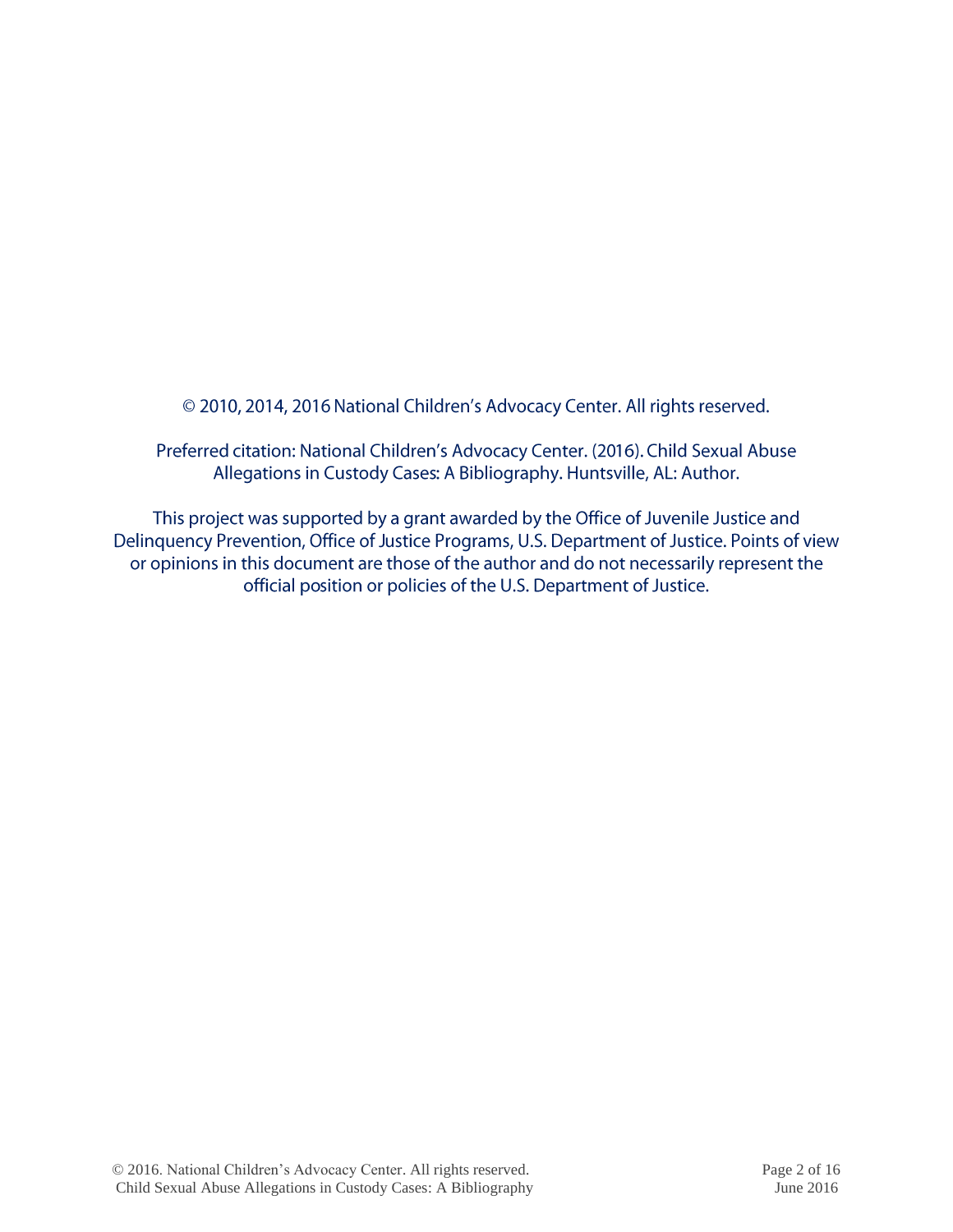# **Scope**

This bibliography covers a variety of issues related to allegations of child sexual abuse in custody cases. Publications include books and journal articles published in English, 1986-2012. This bibliography is not comprehensive.

# **Organization**

This bibliography lists publications in date descending order from 1986-2016. When possible, the abstracts that were included with the original publication are used in this bibliography.

# **Disclaimer**

This bibliography was prepared by the Digital Information Librarian of the National Children's Advocacy Center (NCAC) for the purpose of research and education, and for the convenience of our readers. The NCAC is not responsible for the availability or content of cited resources. The NCAC does not endorse, warrant or guarantee the information, products, or services described or offered by the authors or organizations whose publications are cited in this bibliography. The NCAC does not warrant or assume any legal liability or responsibility for the accuracy, completeness, or usefulness of any information, apparatus, product, or process disclosed in documents cited here. Points of view presented in cited resources are those of the authors, and do not necessarily coincide with those of the National Children's Advocacy Center.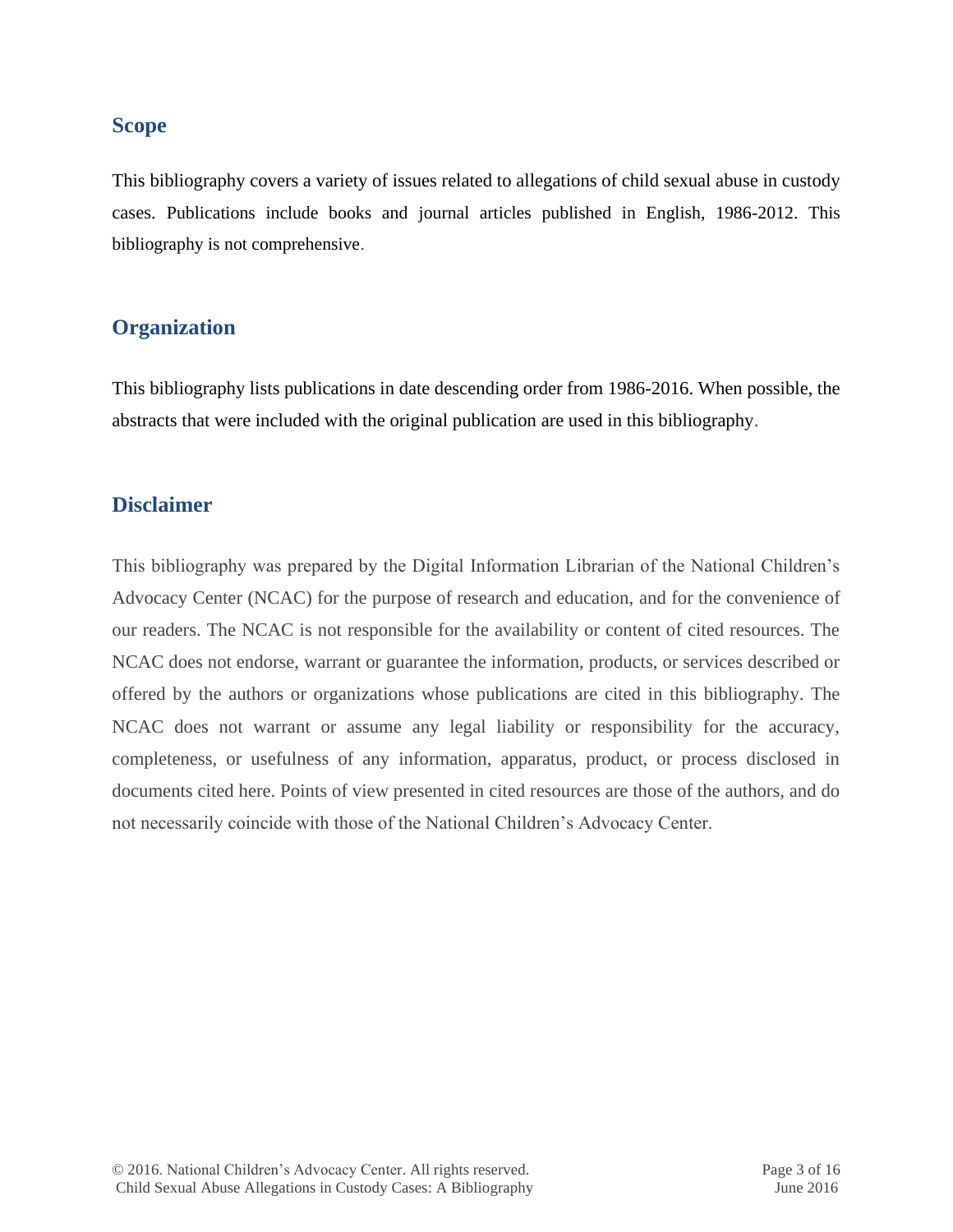# **Child Sexual Abuse Allegations in Custody Cases**

# **A Bibliography**

- The American Professional Society on the Abuse of Children (2016). APSAC position paper on allegations of child maltreatment and intimate partner violence in divorce/parental relationship dissolution. Chicago, IL: Author.
- Smit, A. E., Antokolskaia, M. V., & Bijleveld, C. C. (2015). [Between scylla and charybdis: A](http://dare.ubvu.vu.nl/bitstream/handle/1871/53778/Between%20Scylla%20and%20Charybdis.pdf?sequence=1)  [literature review of sexual abuse allegations in divorce proceedings.](http://dare.ubvu.vu.nl/bitstream/handle/1871/53778/Between%20Scylla%20and%20Charybdis.pdf?sequence=1) *Psychology, 6*(11),1373-1384.

In this study international literature is reviewed on allegations of child sexual abuse (CSA) during divorce proceedings. It aims to build upon the existing knowledge on this topic by combining empirical findings from various disciplines. We attempted to answer four research questions that focus on 1) the prevalence of CSA allegations in divorce procedures; 2) the response of family court judges; 3) the ratio of founded vs. unfounded allegations of CSA under these circumstances; and 4) the possible consequences of the false positives and false negatives in legal decision making for the children and parents involved. The literature study shows that civil judges often seek professional help. The judge generally tends to (temporarily) stop contact between accused parent and child during an investigation. Additionally, there is a general concern about the many actors involved in such cases. It can also be cautiously assumed that one in seven to eight allegations is not founded. We conclude that civil judges have to make important decisions under difficult circumstances: there is little or no evidence, no guidelines, external help lengthens the trial, and there are serious consequences of false positives and false negatives in legal decision-making. Literature is surprisingly scarce and generally outdated.

MacKay, T. (2014). False allegations of child abuse in contested family law cases: The implications for psychological practice. *Educational & Child Psychology*, *31*(3), 85-96.

Educational psychologists are working increasingly with children who are not only from families where there has been divorce or separation but who are also the subject of contested family law cases. This study investigates 107 children from 72 families in which residence issues had been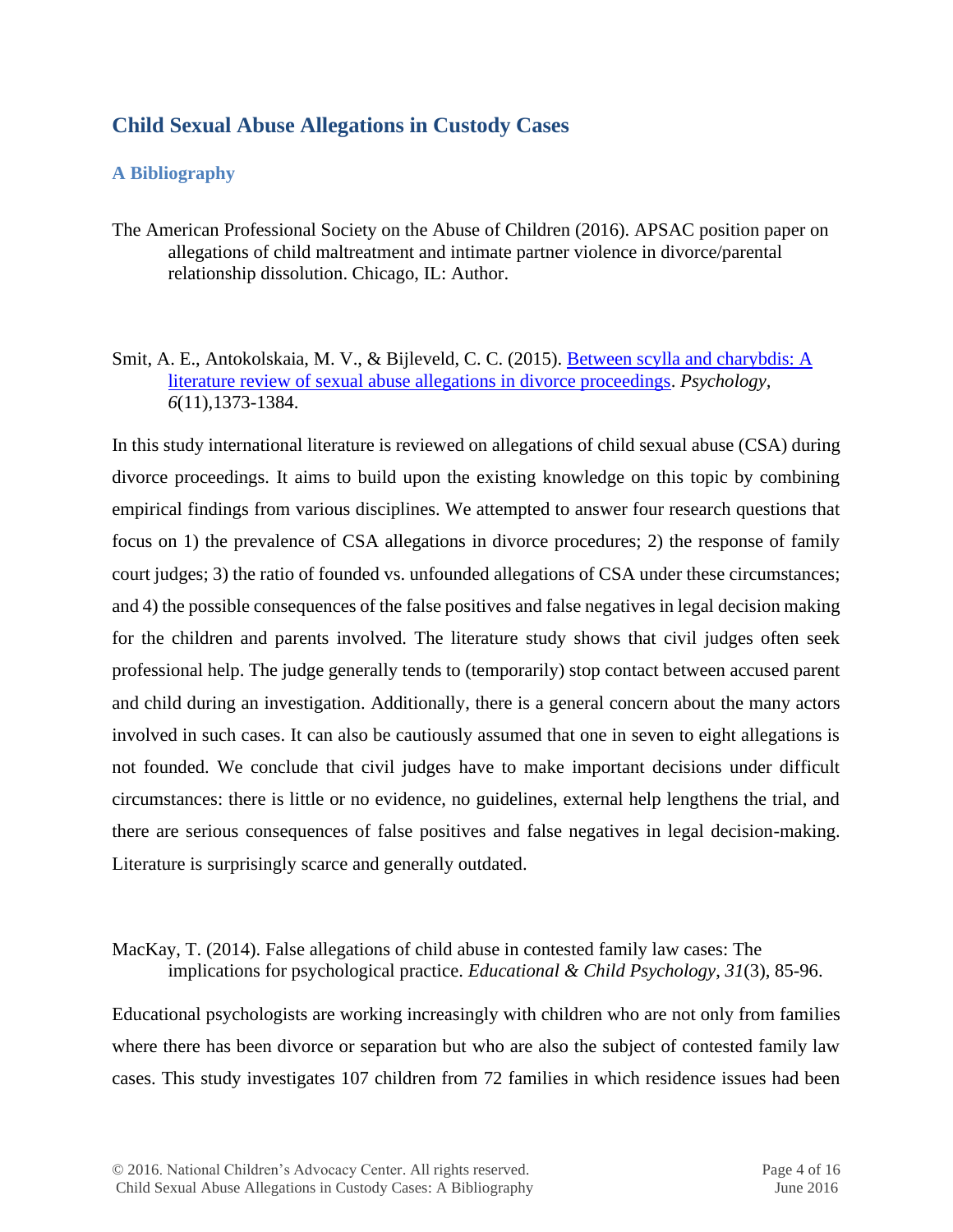previously settled but which were subject to ongoing disputes regarding contact or change of residence. Such cases are marked in general by allegations and counter-allegations of each parent in regard to the historical or current conduct of the other. This study considers the frequency of allegations of child physical or sexual abuse in cases of this kind, with a particular focus on false allegations. It also notes the high prevalence of mental health problems among the children involved in the disputes. Implications for educational psychology practice are examined*.*

# Kuehnle, K., & Drozd, L. (Eds). (2013). *Child custody litigation: Allegations of child sexual abuse*. Routledge.

Child Custody Litigation: Allegations of Child Sexual Abuse is an invaluable resource for forensic mental health professionals involved with conducting custody evaluations in family court proceedings. Each of the book's five chapters reviews an important component of the evaluation process when allegations of child sexual abuse have been made, moving beyond the description of each parent's psychological functioning and parenting capacity, the identity and needs of the child, and the parent's ability to meet those needs. The book's contributors examine the organizational structure of a child custody evaluation, the meanings of sexual behaviors demonstrated by children, descriptions of sex offenders assessment instruments, the usefulness of Rorschach examinations, and observations from presiding judges.

#### O'Donohue, W., Benuto, L. T., Fondren, R. N., Tolle, L., Vijay, A., & Fanetti, M. (2013). Dimensions of child sexual abuse allegations: What is unusual and what is not?. *Journal of Forensic Psychology Practice*, *13*(5), 456-475.

Summit claimed via his child sexual abuse accommodation syndrome (CSAAS) that children often (a) recant; (b) make disclosures that are unconvincing (i.e., "illogical" and "incredible"); (c) make contradictory claims; and (d) make delayed claims. In this study, 97 substantiated cases of child sexual abuse were examined for both the key properties outlined by Summit and also for other key properties that have been discussed by experts. Results indicate that some of the key properties of CSASS (recantation and contradictions) are rare in substantiated cases. While delayed claims were common, the delays in this sample were generally shorter than proposed in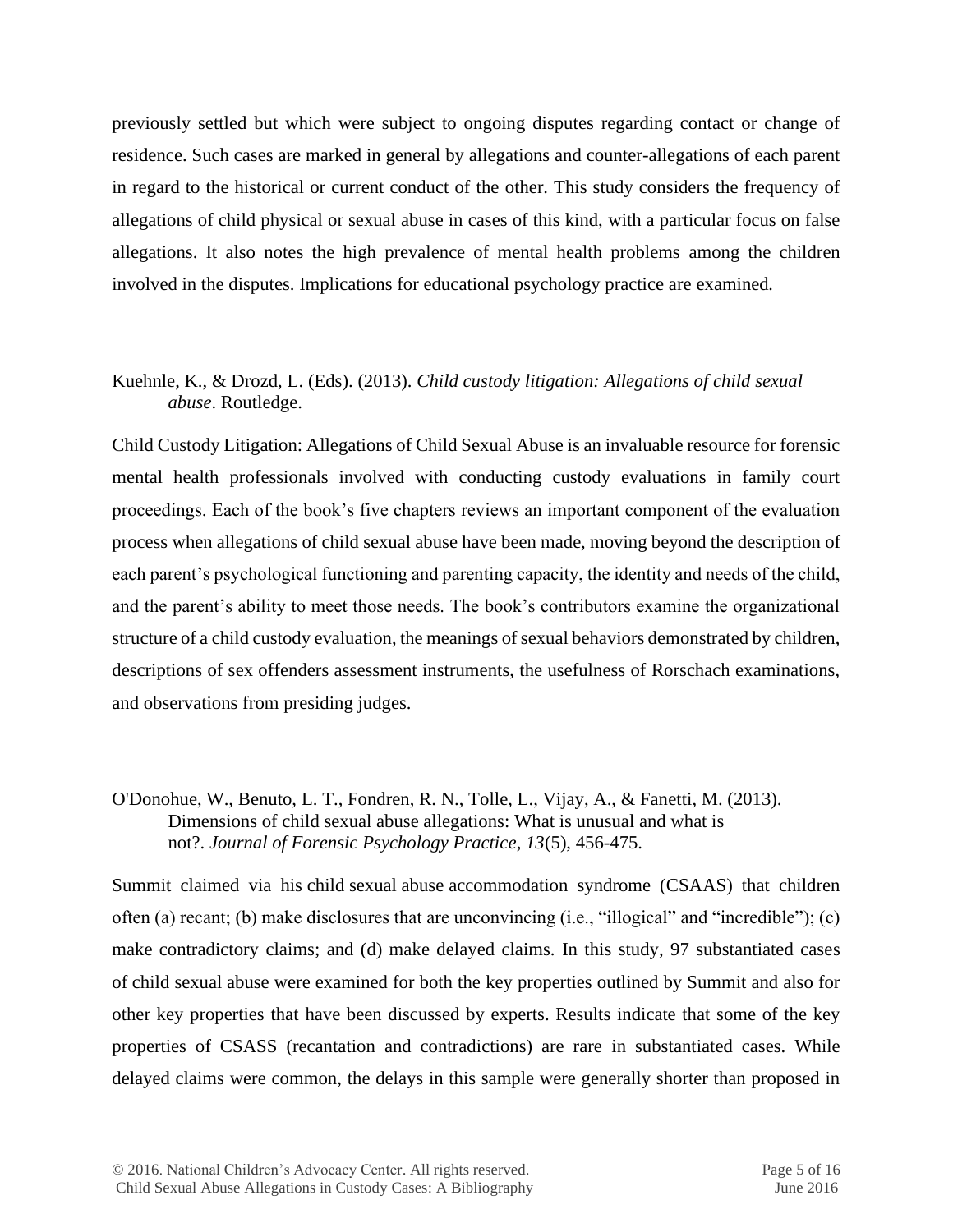CSAAS. Results also revealed that allegations rarely contained logistical implausibilities, impoverished details, a stake factor, strange elements in the context of the outcry, fantastical details, or reports of repressed memories.

# Lowenstein, L. F. (2012). Child contact disputes between parents and allegations of sex abuse: What does the research say? *Journal of Divorce & Remarriage*, *53*(3), 194-203.

This article is written by a psychologist practicing in the area of clinical and forensic psychology. He has written widely in the area of child sex abuse, including a book entitled Paedophilia. He has dealt with many cases of parental alienation where sex abuse by one parent has been alleged. The object of this article is to try to provide a way of clarifying whether or not sexual abuse has occurred between an adult and a child, especially when implacable hostility exists between the parents who have parted. It is at such times that many custodial parents make allegations of sexual abuse against a now-absent parent, usually the father, to prevent access. It is important to protect children from actual sex abuse when it has occurred and to prevent this from reoccurring. It is, however, equally important not to allow false sexual allegations against a former partner who might have done nothing wrong but carried out his role as a caring and loving parent. The appendices of the article consist of an inventory that can be used by practitioners to differentiate true from false sex abuse allegations especially in relation to parental alienation conflicts. [Publisher Abstract]

# Saini, M., Black, T., Lwin, K., Marshall, A., Fallon, B., & Goodman, D. (2012). Child protection workers' experiences of working with high-conflict separating families. *Children and Youth Services Review*, *34*(7), 1309-1316.

Ongoing acrimonious conflict between separating parents can challenge child protection workers charged with the responsibility of investigating repeated allegations, especially when parents vigorously deflect blame to the other parent. There remains little evidence, however to guide practice when working with high-conflict families. The aim of this grounded theory approach was to explore child protection workers' perspectives of working with high-conflict families. Four focus groups with 28 child protection workers were conducted in a large metropolitan agency. Findings revealed an overall lack of consensus regarding the definition of high-conflict families.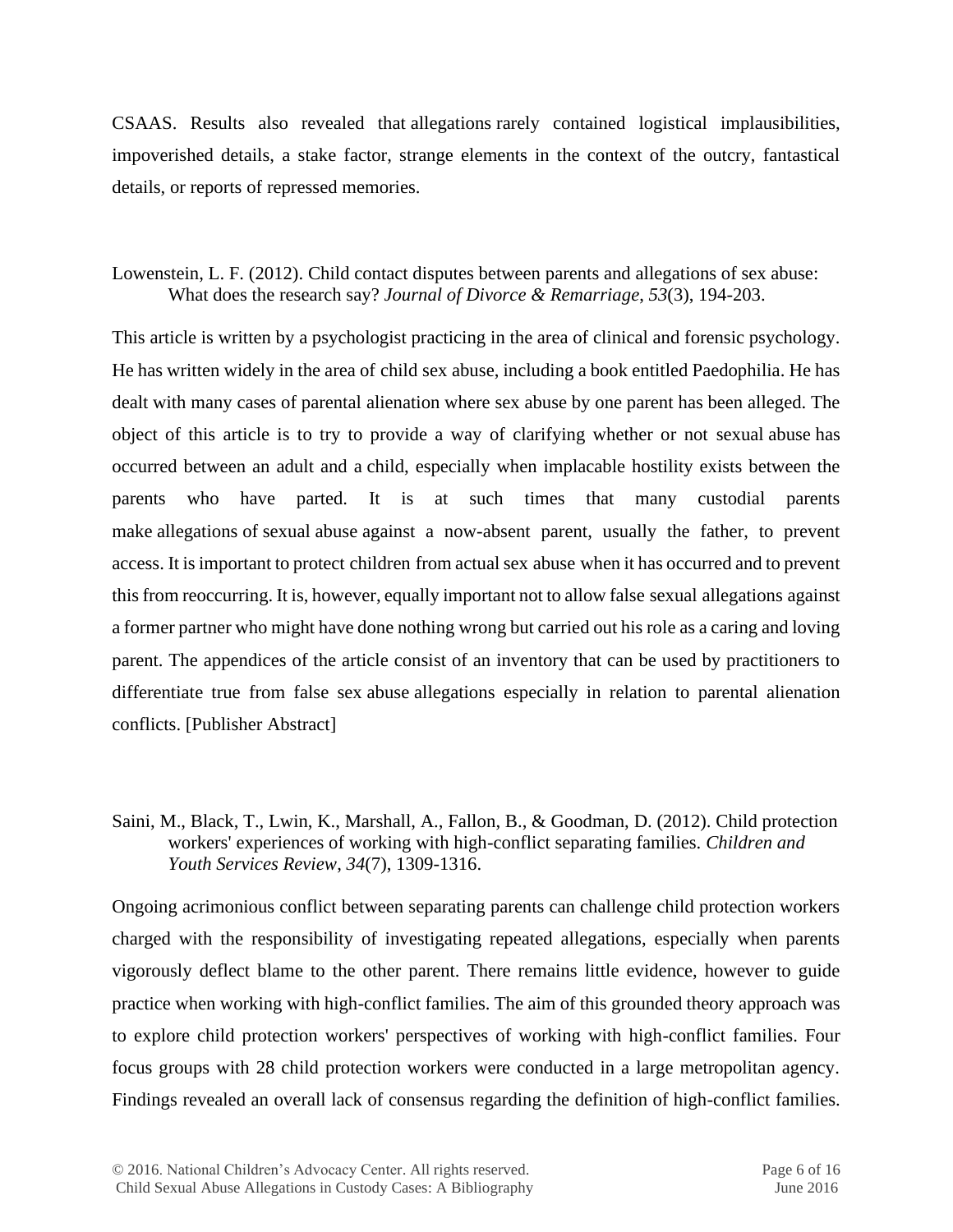Participants expressed being challenged by the lack of training and experience to work with disputing parents involved in high-conflict. Participants also expressed that these cases require a substantial amount of resources, time, energy and emotional fortitude to deal with competing allegations of child maltreatment, the manipulation of acrimonious parents and the pressures of the family law system to take positions regarding custody and access issues. The study offers greater awareness of the challenges and opportunities of helping children who are caught between their parents' child custody disputes within the context of child protection services.

# Nichols, K. S. (2009). Assessing sexual abuse protocols for family litigation. *American Journal of Family Law*, *22*(4), 184-191.

This article addresses what, if any, psychotherapeutic interventions should be provided to meet the emotional and clinical needs of alleged child victims of sexual abuse while they await judicial determinations from the family, dependency, or criminal courts. The discussion emphasizes that to minimize iatrogenic outcomes, professionals involved in sexual abuse allegation cases should carefully establish and maintain professional role boundaries and take on only one role in a case. Professional roles may include an investigative forensic interviewer, court appointed forensic evaluator, and therapist. Special attention is given to complex issues that arise in child custody cases with allegations of child sexual abuse in family court. [Author Abstract]

#### Bala, N., Mitnick, M. Trocme, N., & Houston, C. (2007). Sexual abuse allegations and parental separation: Smokescreen or fire? (Report). *Journal of Family Studies, 13*(1), 26-56.

If allegations of sexual abuse of a child are made after parents separate, the challenges of resolving custody and visitation issues are greatly increased, with the abuse allegations overshadowing other considerations. These are high conflict cases, anti-settlement may be very difficult (or inappropriate) to arrange. The involvement of a number of agencies and professionals, with overlapping responsibilities and potentially conflicting opinions, may complicate the resolution of these cases. A significant proportion of allegations of child abuse made in the context of parental separation are true, but this is a context with a relatively high rate of unfounded allegations. While some cases of untrue allegations are due to fabrication, more commonly unfounded allegations are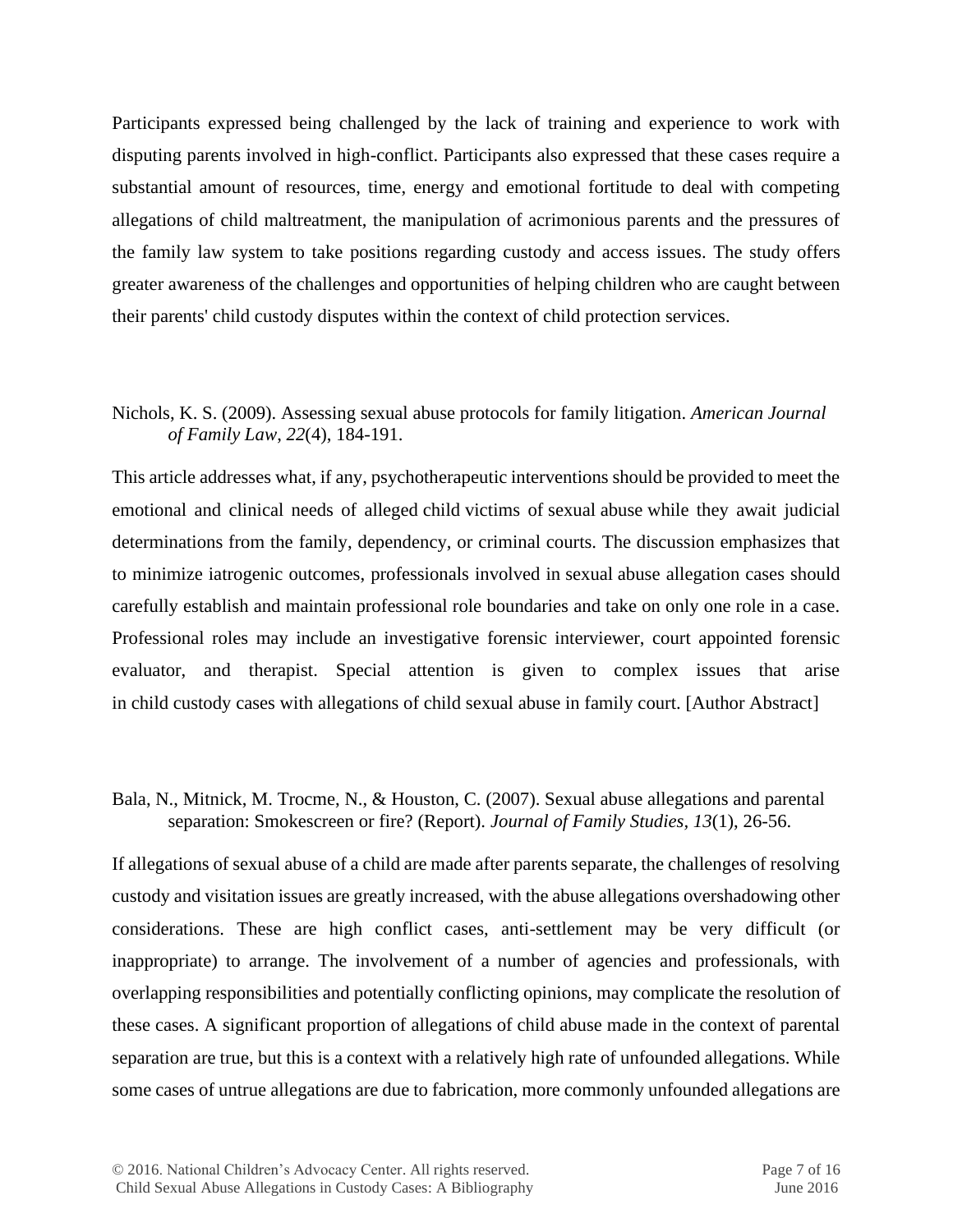made in good faith. Preexisting distrust or hostility may result in misunderstandings and unfounded allegations, especially in cases where the children involved are young and the allegations are reported through a parent. Some cases of unfounded allegations may be the product of the emotional disturbance of the accusing parent. This paper discusses how parental separation affects the making of child sexual abuse allegations, with particular emphasis on how separation may contribute to unfounded allegations. Recent research is reviewed, and national data from Canada on allegations of abuse and neglect when parents have separated is presented. Legal issues that arise in these cases are discussed in the context of American and Canadian case law. The authors discuss factors that can help distinguish founded from unfounded cases. The paper concludes by offering some practical advice about the handling of this type of case by mental health professional, judges, and lawyers.

# Behnke, D. K., & Connell, M. (2005). Child custody evaluations in cases involving sexual abuse: A view from the bench. *Journal of Child Custody, 2*(3), 121-136.

Psychological evaluation and testimony play a critical role in child sexual abuse cases, especially in custody and visitation cases. While the evaluation generally cannot determine whether sexual abuse has occurred, it can provide useful information to assist the court in deciding matters of custody and access in the face of the allegations. Judges need to know the standard of practice for the development of expert opinion in order to be able to evaluate testimony offered by custody evaluators. The informed judge can develop useful input by outlining expectations within the order for evaluation and actively regulating the gate for admission of expert testimony. Elements of a model order for custody evaluations addressing allegations of sexual abuse are proposed.

# Johnson, T. C. (2005). Young children's problematic sexual behaviors, unsubstantiated allegations of child abuse, and family boundaries in child custody disputes. *Journal of Child Custody*, *2*(4), 111-26.

Allegations of child sexual abuse are sometimes alleged based on a child's problematic sexual behaviors. When the allegations are unsubstantiated, child custody evaluators are asked to make recommendations regarding custody. Historically, it has been believed that if a child engages in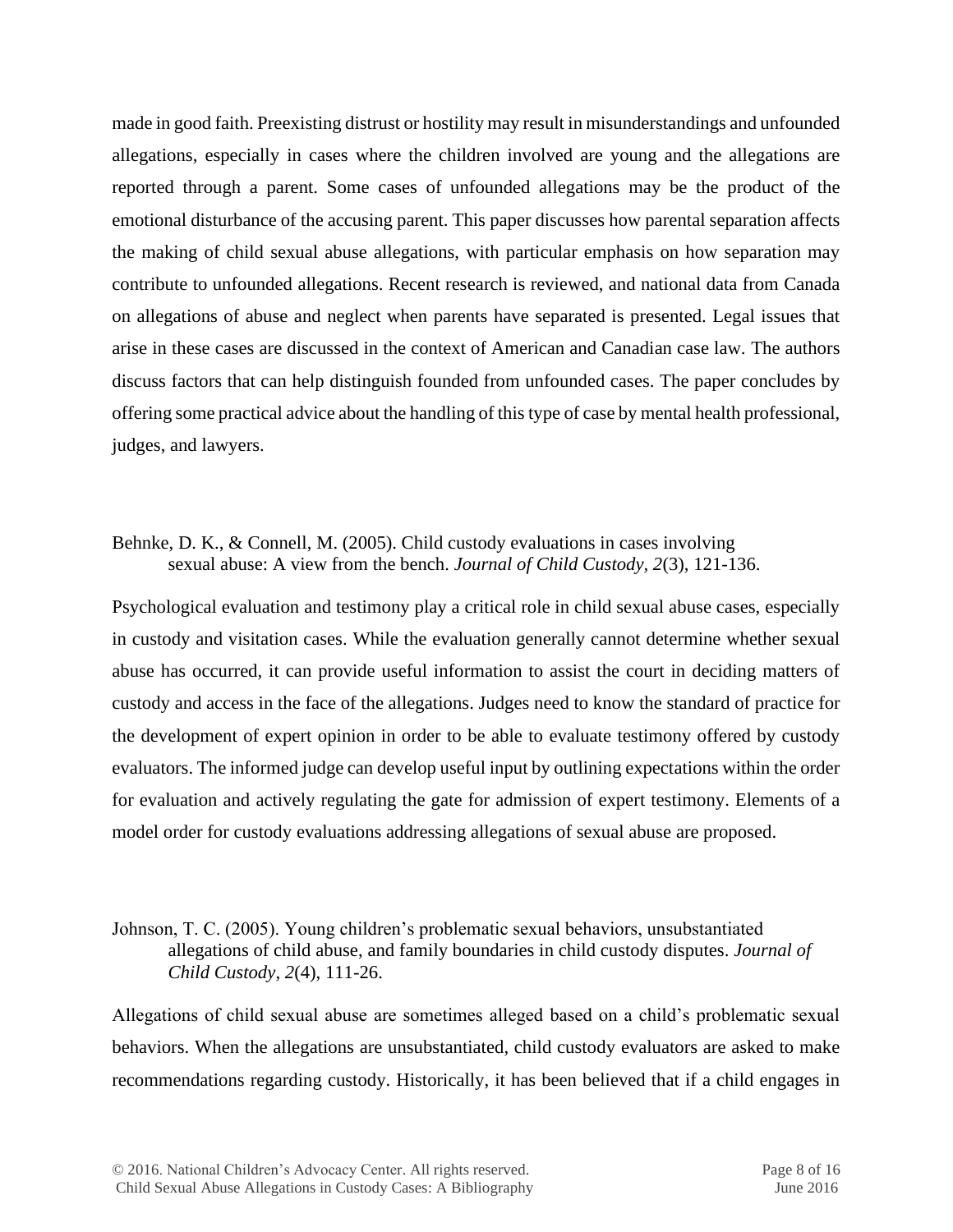problematic sexual behaviors it is strong evidence of child sexual abuse. Recent research finds that there are many reasons, other than overt sexual abuse, for children to engage in problematic sexual behaviors. This article outlines these reasons and provides a methodology for the evaluation of the boundaries in both parents' homes to assist in determining the possible etiology of the problematic sexual behaviors of the child. Suggestions are made regarding visitation and reunification if boundary concerns are found.

Johnston, J. R., Lee, S., Olesen, N. W., & Walters, M. G. (2005). Allegations and substantiations of abuse in custody‐disputing families. *Family Court Review*, *43*(2), 283-294.

In this study of 120 divorced families referred for child custody evaluations and custody counseling, multiple allegations of child abuse, neglect, and family violence were raised in the majority of cases. About half of the alleged abuse was substantiated in some way with one fourth involving abuse perpetrated by both parents. Different kinds of allegations were raised against mothers compared with fathers. Implications of these findings for social policy, family court interventions, and the provision of coordinated services within the community are discussed.

# Trocmé, N., & Bala, N. (2005). False allegations of abuse and neglect when parents separate. *Child Abuse & Neglect, 29*(12), 1333–1345.

The 1998 Canadian Incidence Study of Reported Child Abuse and Neglect (CIS-98) is the first national study to document the rate of intentionally false allegations of abuse and neglect investigated by child welfare services in Canada. This paper provides a detailed summary of the characteristics associated with intentionally false reports of child abuse and neglect within the context of parental separation. A multistage sampling design was used, first to select a representative sample of 51 child welfare service areas across Canada. Child maltreatment investigations conducted in the selected sites during the months of October–December 1998 were tracked, yielding a final sample of 7,672 child maltreatment investigations reported to child welfare authorities because of suspected child abuse or neglect. Consistent with other national studies of reported child maltreatment, CIS-98 data indicate that more than one-third of maltreatment investigations are unsubstantiated, but only 4% of all cases are considered to be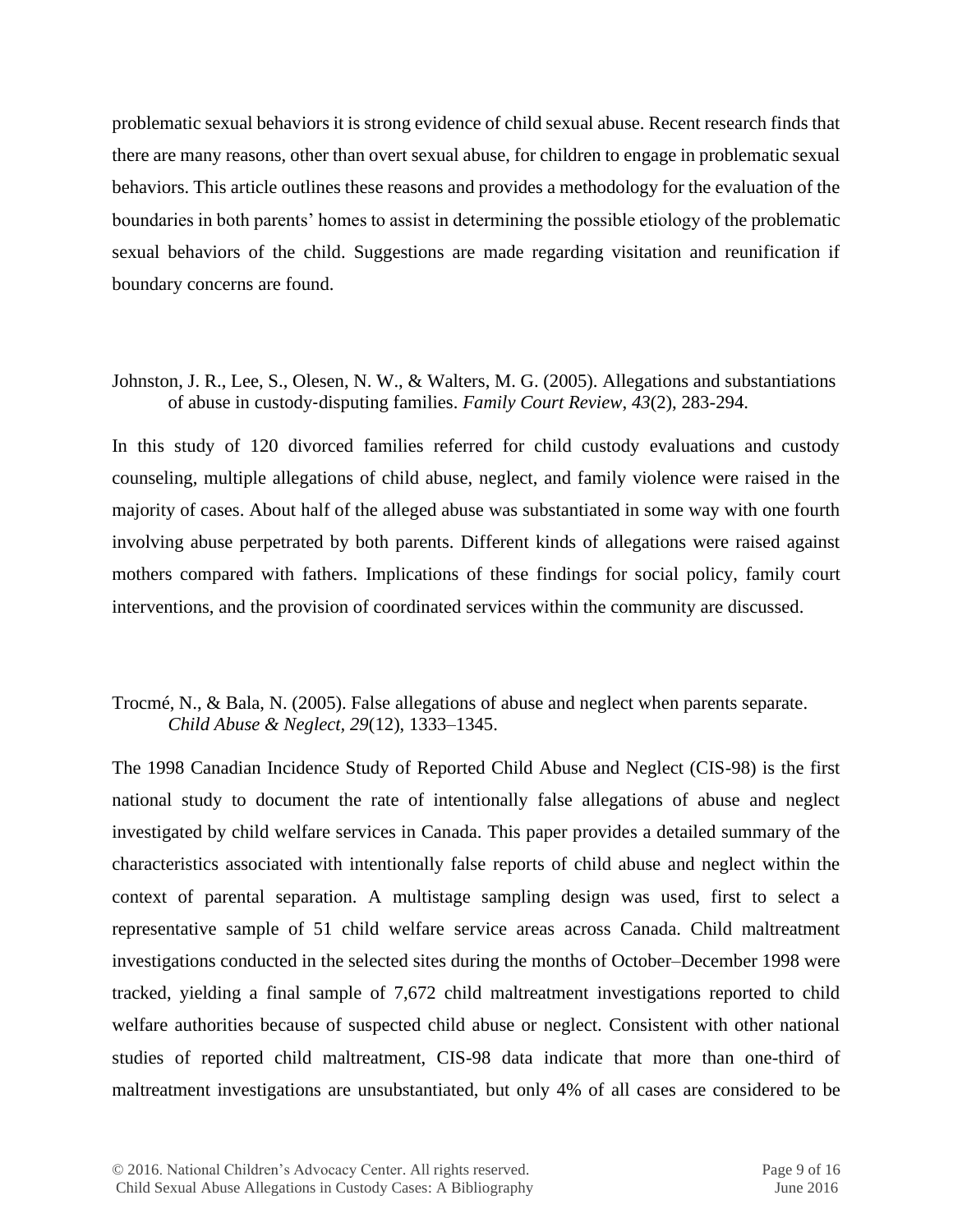intentionally fabricated. Within the subsample of cases wherein a custody or access dispute has occurred, the rate of intentionally false allegations is higher: 12%. Results of this analysis show that neglect is the most common form of intentionally fabricated maltreatment, while anonymous reporters and noncustodial parents (usually fathers) most frequently make intentionally false reports. Of the intentionally false allegations of maltreatment tracked by the CIS-98, custodial parents (usually mothers) and children were least likely to fabricate reports of abuse or neglect. While the CIS-98 documents that the rate of intentionally false allegations is relatively low, these results raise important clinical and legal issues, which require further consideration.

# Bow, J. N., Quinnell, F. A., Zaroff, M., & Assemany, A. (2002). Assessment of sexual abuse allegations in child custody cases. *Professional Psychology: Research and Practice, 33*(6), 566-575.

Family courts frequently rely on the expertise of mental health professionals to assess allegations of sexual abuse within the context of child custody evaluations. Such evaluations are complex and require knowledge of techniques used in sexual abuse and sexual offender evaluations, as well as knowledge of child custody practices. Preliminary findings from a national survey of 84 psychologists indicated that respondents tend to adhere to the child custody guidelines of the American Psychological Association. However, few practitioners followed formal models, protocols, or guidelines when evaluating alleged victims or alleged perpetrators of sexual abuse in conjunction with child custody disputes. Implications for professional practice are discussed, along with a proposed comprehensive model for assessing sexual abuse allegations in child custody cases.

# Brown, T., Frederico, M., Hewitt, L., & Sheehan, R. (2001). The child abuse and divorce myth. *Child Abuse Review*, *10*(2), 113-124.

When the authors of this article undertook a study into the way the Australian legal process managed child abuse allegations in custody and access disputes following partnership breakdown in de facto and legal marriages, they encountered what they came to think of as 'the child abuse and divorce myth'. The myth centered around a belief that child abuse allegations made during or after partnership breakdown were weapons fashioned to gain advantage in the marital war.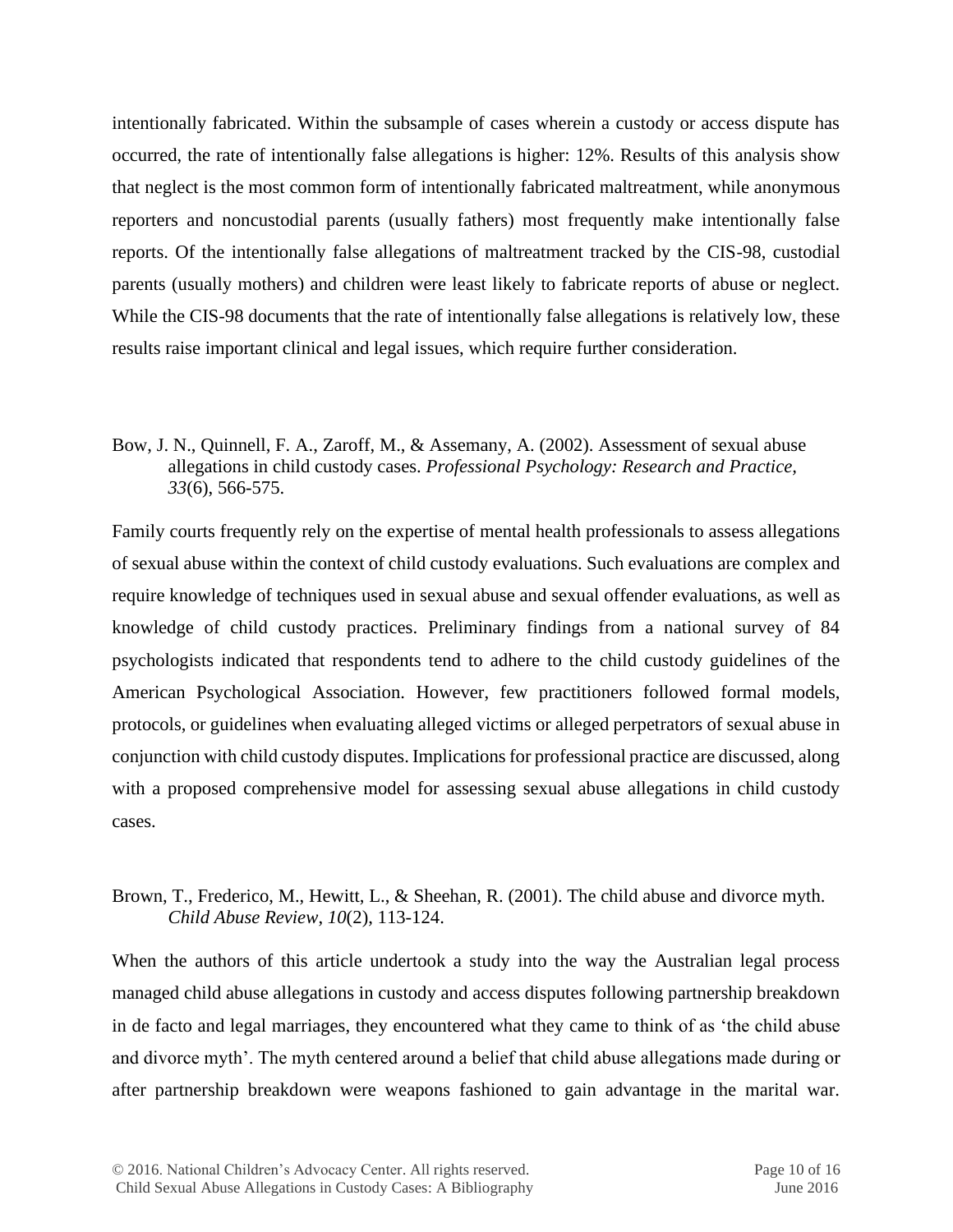Therefore, they were not real; therefore, they should not be taken seriously. Despite little previous research, these views were strongly held by both families and professionals. The article examines the myth, believed to be an international phenomenon, and shows, in detail, how the study's findings do not support it. In fact, the findings from this unique study contradict the myth in its totality and in its specific aspects. Thus, it is argued that the myth should be abandoned and a new knowledge base for professional intervention that recognizes the reality of this problem be adopted instead. As a result of the study, a new specialized intervention program for children involved in residence and contact disputes where child abuse was alleged is being trialed in the Family Court of Australia. Hopefully, the introduction of further intervention programmes based on the reality of child abuse in these circumstances rather than on the myth will follow.

# Brown, T., Frederico, M., Hewitt, L., & Sheehan, R. (2000). Revealing the existence of child abuse in the context of marital breakdown and custody and access disputes. *Child Abuse & Neglect*, *24*(6), 849-859.

Objective: Child abuse in the context of legal and de facto marital breakdown has received little attention internationally. Many believe it does not exist in this context and regard it as just a "gambit in the divorce wars." Recently, however, family courts in a number of countries have become concerned over the management of child abuse allegations in custody and access cases, known more commonly now as residence and contact cases. This article presents a unique research study, which investigated how the Family Court of Australia dealt with such cases. The study, covering all forms of child abuse, sought to discover who were the families bringing these problems to family courts, what precisely the abuse was and how the courts dealt with it. The study reviewed court records of some 200 families where child abuse allegations had been made in custody and access disputes in jurisdictions in two states, observed court proceedings and interviewed court and related services' staff. The findings showed that these cases had become a core component of the court's workload without any public or professional awareness of this change, that the abuse was real, that it was severe and serious, and that the courts and child protection services did not provide appropriate services to the families. A new specialized intervention system was developed based on the research and it is now being trialed and evaluated.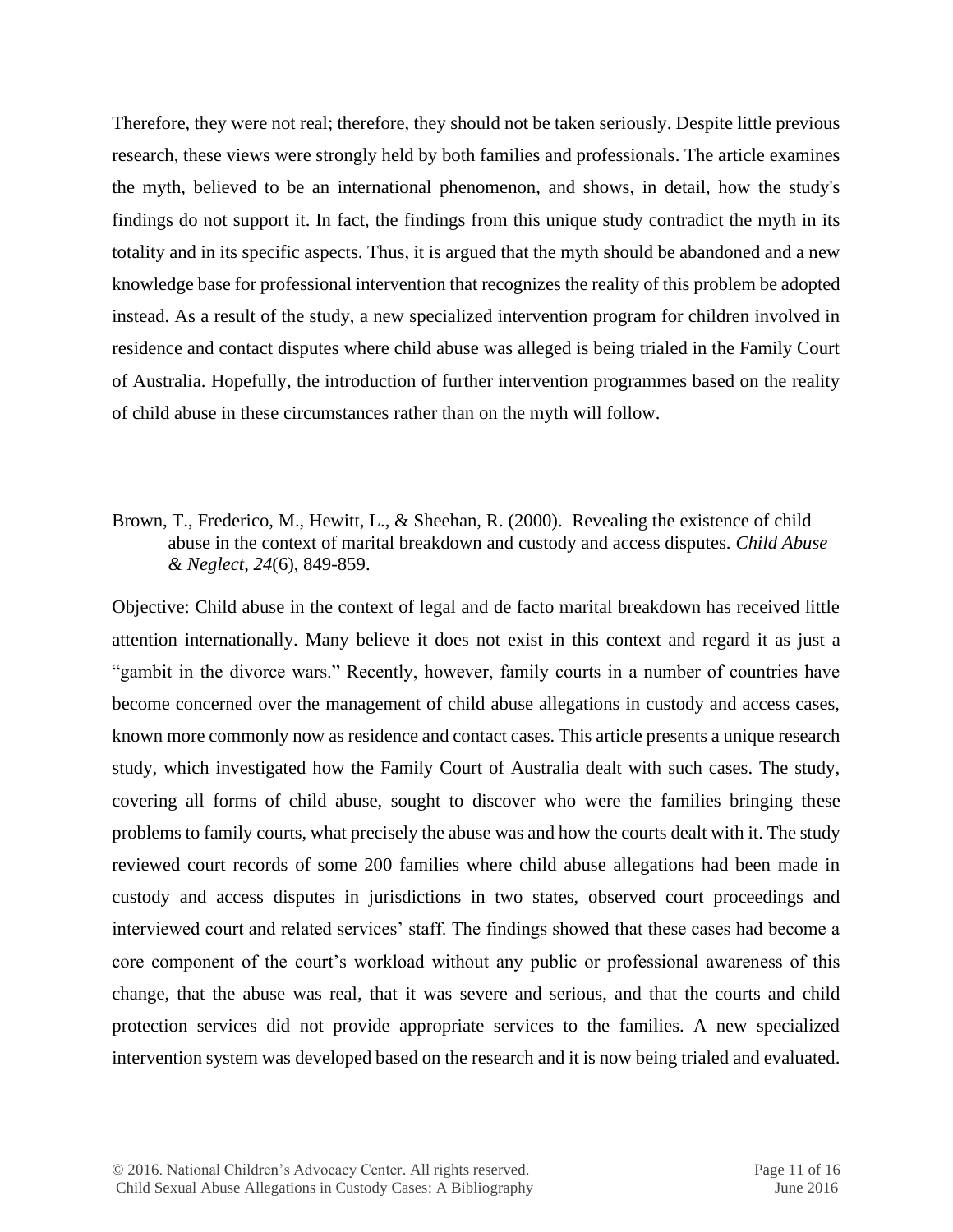The new intervention system contains features derived from the research findings that may be suitable internationally for implementation.

Cross, T. P., Martell, D., McDonald, E., & Ahl, M. (1999). The criminal justice system and child placement in child sexual abuse cases*. Child Maltreatment, 4*(1), 32-44*.*

This study examined the relationship between declining to prosecute child sexual abuse and child placement. All cases involving child sexual abuse charges referred to prosecutors in four jurisdictions across the country were tracked. A sample  $(N = 289)$  of the child victims and families from these cases were interviewed at the time of referral for prosecution and 8 to 9 months later, and data on life events (including child placement), maternal support, and child and family adjustment were gathered. In cases declined for prosecution, 41% of children were placed outside the home since the first interview, as compared to 19% of children in accepted cases ( $p < .001$ ). A multivariate analysis demonstrated that children were significantly more likely to be placed outside the home when alleged abuse lasted more than 1 month, families were more disturbed, maternal support was less, and cases were declined for prosecution. Possible explanations for the relationship between prosecution and child placement are discussed as well as recommendations for practice and further research.

Kuehnle, K. (1998). Ethics and the forensic expert: A case study of child custody involving allegations of child sexual abuse. *Ethics and Behavior*, *8*(1), 1-18.

Examines the involvement of allegations of child sexual abuse in a child custody case. Types of problems faced by psychologists; need for psychologists to possess advanced assessment skills; role of psychologists as independent evaluators.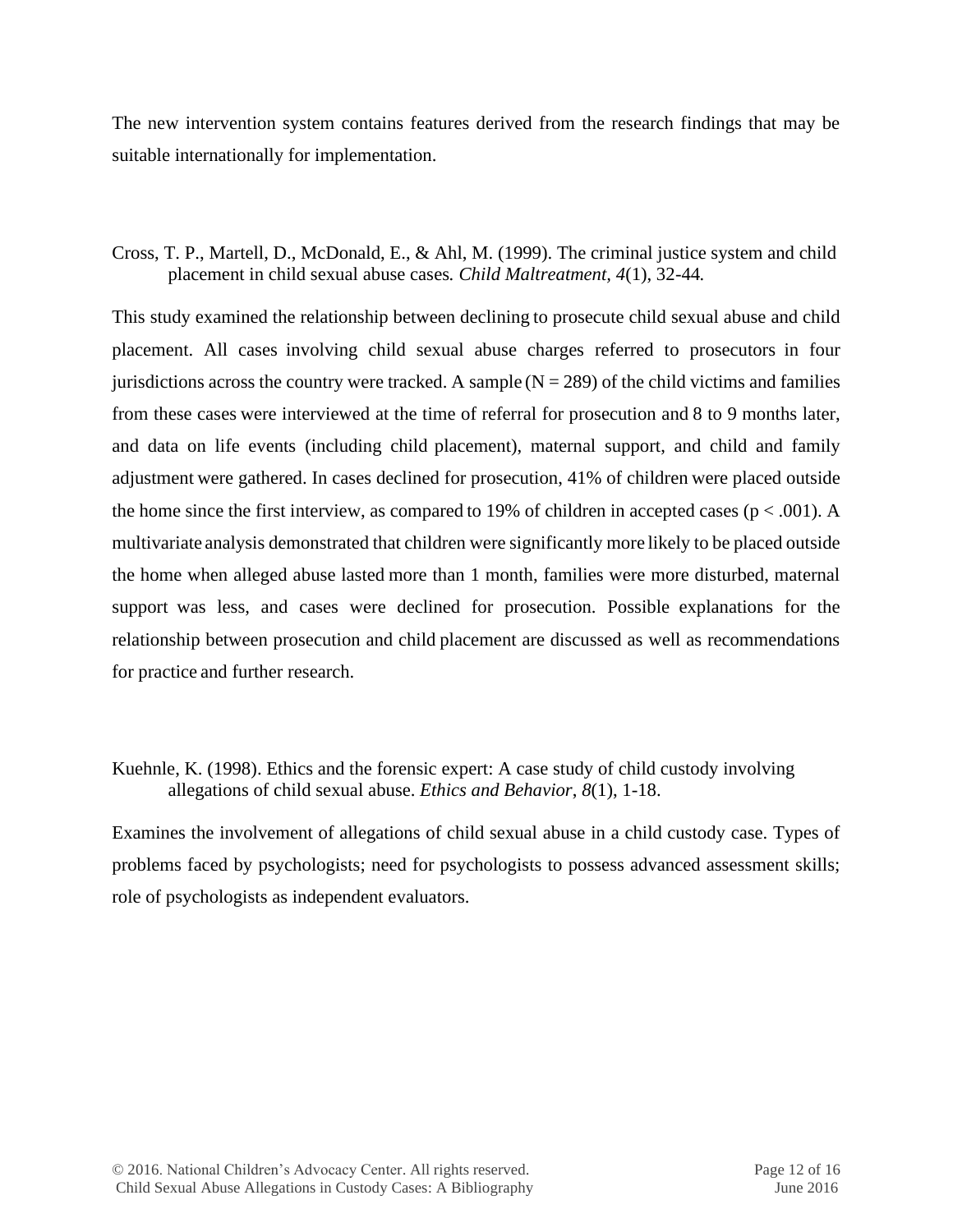Faller, K. C., & DeVoe, E. (1996). Allegations of sexual abuse in divorce. *Journal of Child Sexual Abuse, 4*(4), 1-25.

This study examines a clinical sample of 215 cases of allegations of sexual abuse in families also involved in divorce. Cases are categorized into situations in which: (1) disclosure of sexual abuse is followed by divorce  $(N = 31)$ , (2) divorce is followed by disclosure of pre-existing sexual abuse  $(N = 54)$ , (3) divorce is followed by sexual abuse  $(N = 58)$ , (4) false allegations by adults  $(N = 31)$ , (5) possible false allegations by adults  $(N = 14)$ , (6) dynamics of sexual abuse not directly related to divorce ( $N = 27$ ), and false allegations by children ( $N = 9$ ). In addition, clinical substantiation (found in 72.6% of cases) and lack thereof are examined in terms of their relation to case characteristics assumed to be indicative of a true allegation: offender confession, offender conviction, medical/police evidence, other victims and witnesses, information from significant others, information from other professionals, and child interview data. Legal outcomes, including protection of the child, court substantiation, and any sanctions against the complaint, and their relationships to case characteristics, are described. The court substantiation rate is about half the clinic substantiation rate. Close to a fifth of parents raising concerns about sexual abuse experienced some form of sanction.

# McIntosh, J. A., & Prinz, R. J. (1993). **The incidence of alleged sexual abuse in 603 family court cases.** *Law and Human Behavior***,** *17*(1), 95-101.

The conflict and animosity that sometimes accompanies child custody disputes can give rise to the propagation of allegations of child sexual abuse. To characterize the magnitude of the problem, the present study attempted to determine whether and to what extent child sexual abuse allegations predominate in family court litigation. The entire one-year caseload of a county family court docket was systematically reviewed and coded. Methodical evaluation of 603 family court files yielded base rates of pertinent allegations and other information profiling the cases. The findings did not support the contention that sexual abuse allegations are commonplace in child custody disputes. Sexual abuse allegations were made in 2% of cases in which custody or access was contested and in only 0.8% of the cases overall. Implications of the findings for future research were discussed.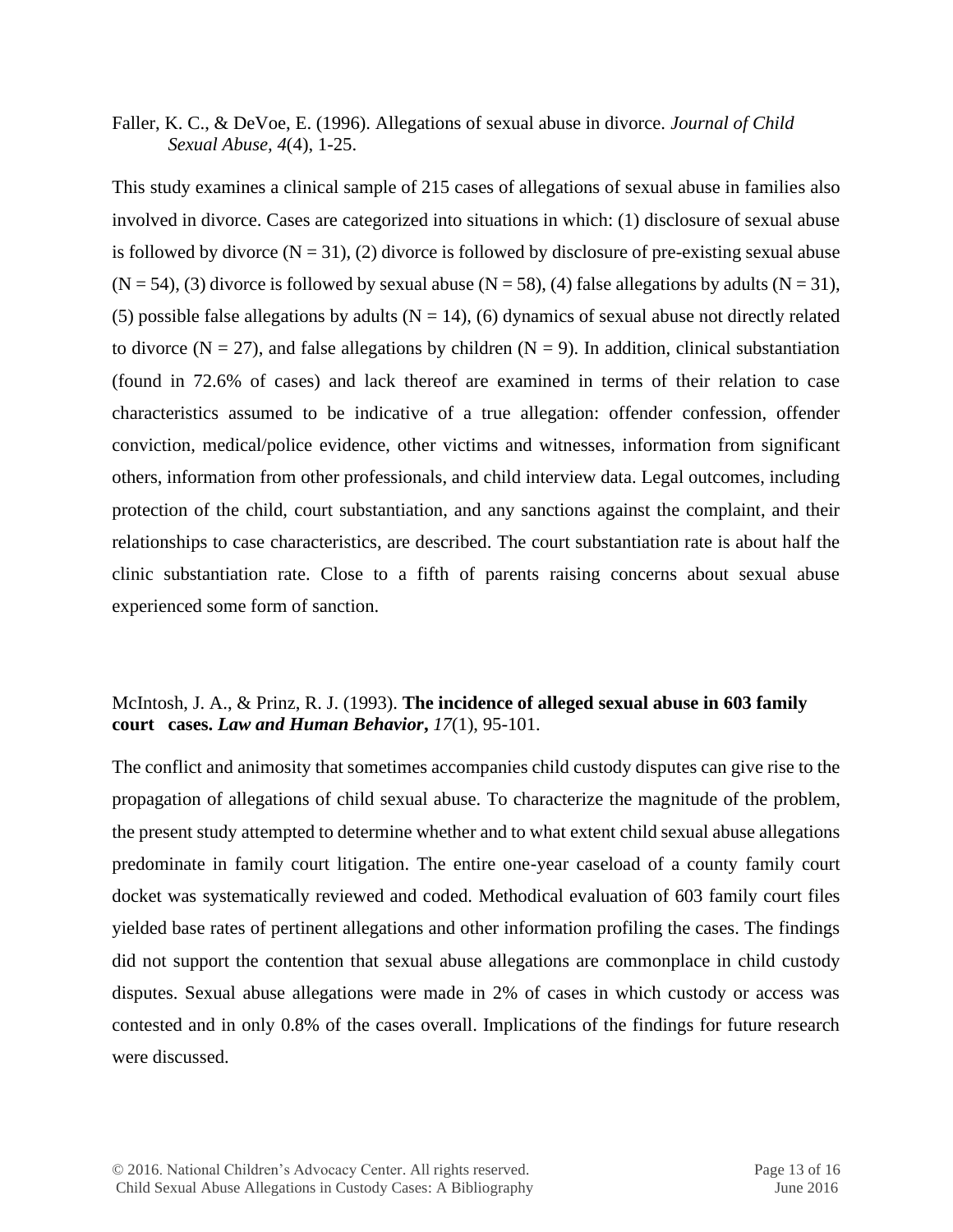McGraw, J. M., & Smith, H. (1992). Child sexual abuse allegations amidst divorce and custody proceedings: Refining the validation process. *Journal of Child Sexual Abuse, 1*(1), 49-62.

This study describes 18 cases of child sexual abuse allegations investigated by the Boulder County (Colorado) Sexual Abuse Team which revolved around divorce and custody disputes. Determining whether such allegations are reliable or fictitious presents a challenge to caseworkers who are apt to find themselves caught up in the highly charged atmosphere of divorce and custody proceedings. Initially, only 5.6% of the cases investigated were believed to be founded by the sexual abuse evaluation team. After applying the clinical process of validation used at the Kernpe Center in Denver. Colorado, the cases were subject to further review and categorized as follows: reliable accounts; recantations; unsubstantiated suspicions; insufficient information; fictitious reports by adults; and fictitious reports by children. Subsequent to applying this clinical process of validation, the number of cases categorized as founded increased to 44.4%. Application of a systematic process of validation by clinicians is suggested in the determination of whether reports are likely to be valid or fictitious. Tentative conclusions are drawn which acknowledge that the atmosphere surrounding divorce/ custody proceedings can affect objectivity by clinicians and which suggest adherence to a systematic clinical process of validation.

# Faller, K. C. (1991). Possible explanations for child sexual abuse allegations in divorce. *American Journal of Orthopsychiatry, 61*(1), 86-91.

Based on a clinical sample of 136 cases, four classes of child sexual abuse cases in divorce are proposed: divorce precipitated by discovery of sexual abuse; long-standing sexual victimization revealed after marital breakup; sexual abuse precipitated by marital dissolution; and false allegations made during or after divorce. Implications for clinical practice are discussed.

# Thoennes, N., & Tjaden, P. G. (1990). The extent, nature, and validity of sexual abuse allegations in custody/visitation disputes. *Child Abuse & Neglect*, *14*(2), 151-63.

Using information from mail and telephone surveys and personal interviews with legal and mental health professionals who deal with child abuse cases, and empirical data from 12 domestic relations courts throughout the United States, the study concludes that only a small proportion of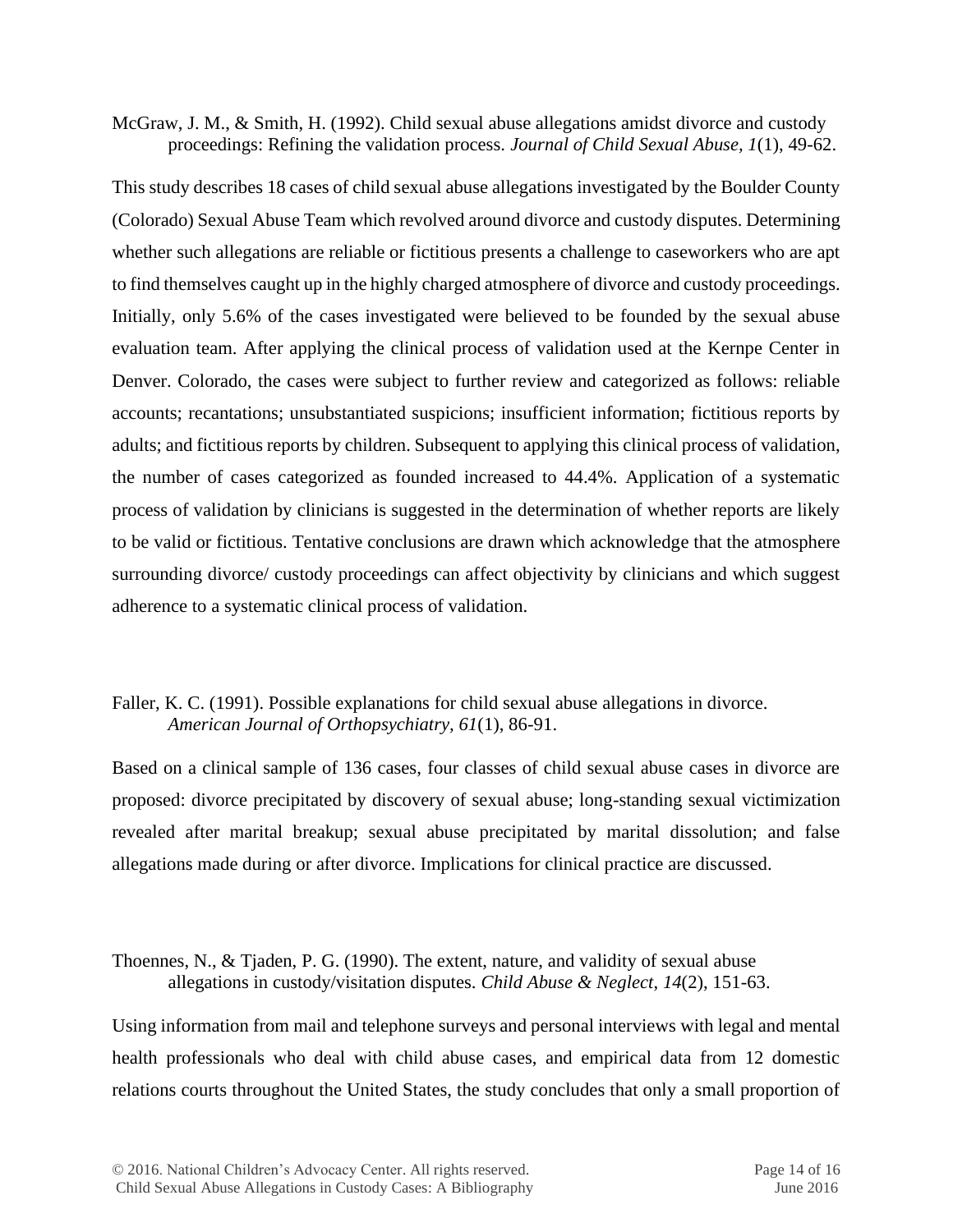contested custody and visitation cases involve sexual abuse allegations. Records maintained by family court workers place the figure at less than 2%. A sample of 169 cases for which data were gathered from court counselors, family court, and CPS agency files also found that accusations were brought by mothers (67%) and fathers (28%) and third parties (11%). Fathers were accused in 51% of all cases, but allegations were also made against mothers, mothers' new partners, and extended family members. In the 129 cases for which a determination of the validity of the allegation was available, 50% were found to involve abuse, 33% were found to involve no abuse, and 17% resulted in an indeterminate ruling. Four factors were significantly associated with the perceived validity of the abuse report: age of the victim, frequency of the alleged abuse, prior abuse/neglect reports, and the amount of time elapsing between filing for divorce and the emergence of the allegation.

#### Corwin, D. L., Berlinger, L., Goodman, G., Goodwin, J., & White, S. (1987). Child sexual abuse and custody disputes: No easy answers. *Journal of Interpersonal Violence, 2*(1), 91-105.

This article alerts professionals to the emergence of oversimplified approaches to the complex problem of alleged child sexual abuse in the context of custody disputes. We argue that reliance on such methods is likely to result in misdiagnosis and failure to protect children who are both sexually abused and caught in custody battles. We specifically take issue with Green's (1986) recent formulation for distinguishing between true and false accusations of incest in child custody disputes because that formulation is based on an inadequate data base, biased sample, and unsupported conclusions. In addition, we discuss the limits of clinical impression, the difference between unfounded or unsubstantiated and false accusations of abuse, and the high prevalence of actual child sexual abuse in the setting of marital dissolution.

# Dillon, K. M. (1987). False sexual abuse allegation: causes and concerns. *Social Work*, *32*(6), 540-41.

The article examines a number of generalizations about child sexual abuse. Because of the zeal to protect children from sexual abuse and because a number of generalizations have evolved about sexual abuse, society has paid less attention to the rights of those accused of sexual abuse. Certain